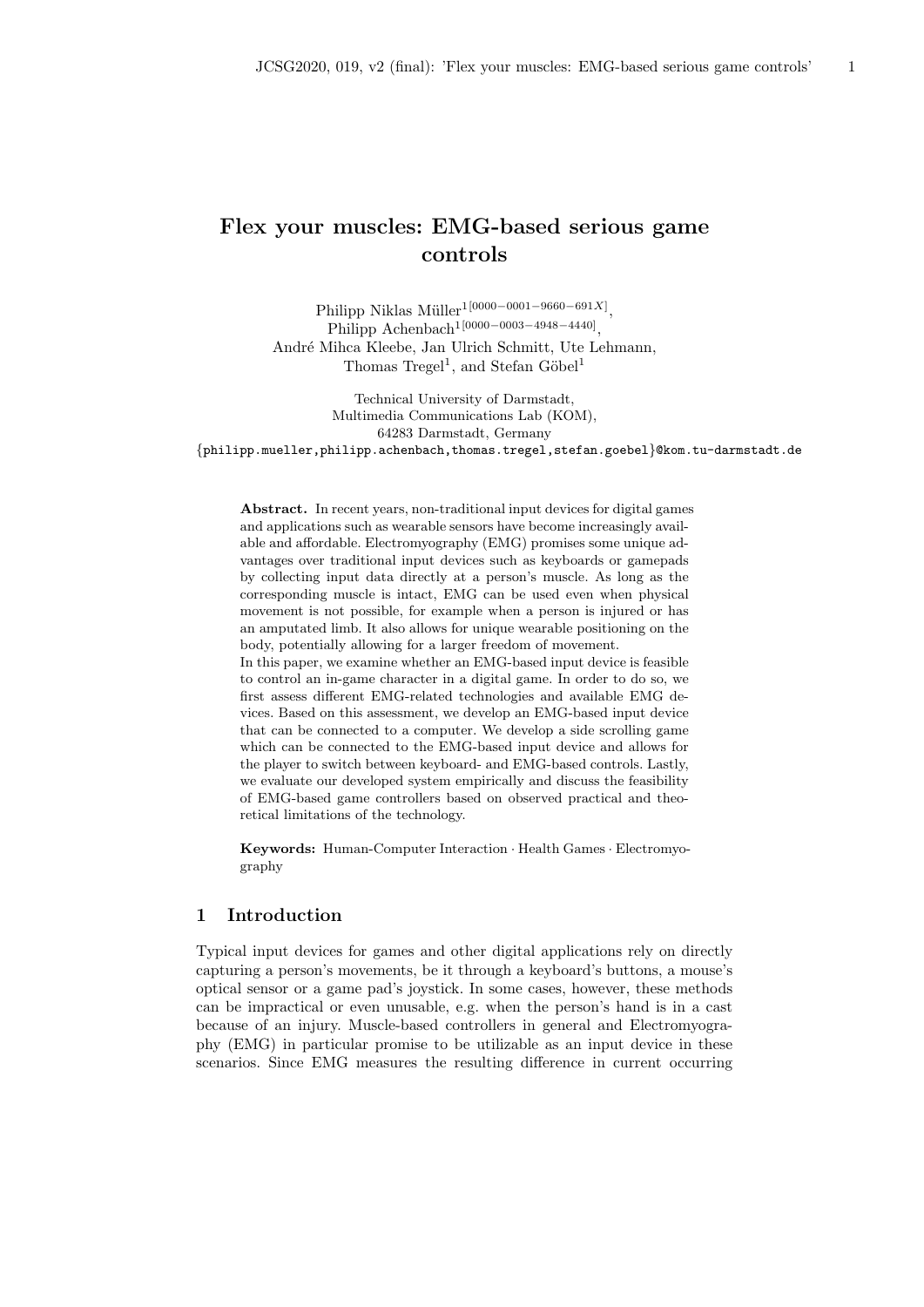whenever a muscle is activated, it can be utilized even when the intended movement cannot be carried out or measured. In addition to allowing people with physical limitations to interact with a game or an application, an EMG-based input device could also collect relevant medical data in a health game. This data could be used to adapt the game's difficulty in real time, or later be analyzed by a patient's physician in order to get more detailed information on the patient's health. Furthermore, an EMG-based input device can be utilized without obstructing a person's hands or other limbs, letting them interact with other objects instead.

In this paper, we examine the feasibility of using EMG as an input device for digital games, focusing on the usability of such a system at the player's home, i.e. without requiring a stationary setup or the oversight of a specialist. We first assess different technologies and hardware devices that can potentially be used in such a scenario. We present a prototypical EMG input device and a corresponding game which can be entirely controlled through the EMG input device. Lastly, we present and discuss our findings with respect to the usability of such an EMG input device in a practical scenario.

## 2 Background & Related Work

In this chapter we look at the background and the functioning of EMG and the new field of Mechanomyography (MMG) as an alternative to EMG. We also show related work where EMG devices are used to control applications and serious games. Finally, we introduce and compare a selection of applicable EMG devices.

## 2.1 Electromyography

EMG is used for measuring myoelectric signals. These are electrical signals that are generated during muscular activity of the skeletal muscles, which are responsible for voluntary, active body movements [17]. The signals can be measured by two different kinds of electrodes: Non-invasive/surface EMG-electrodes (sEMG), which can be placed on the skin, or invasive/intramuscular EMG-electrodes, which can be placed directly in the muscle. These sensors can be used to check whether a muscle is active, whether a muscle is tiring, how active a muscle is, in which movements a muscle is active and also the force exerted by a muscle [8].

Muscle activity causes potential changes at the muscle membrane. With surface EMG this signal is not measured directly on the muscle but is transmitted from the surrounding tissue to the skin and measured there. Thus the measurement depends on the conductivity of the tissue, which varies due to body fat and the condition of the skin. Signals from other muscles, including the heart, can also influence the measurement [17]. Accurate placement of the sensors is therefore essential, ideally near the muscle to be measured on shaved and disinfected skin. The use of an electrolyte gel to increase conductivity is not uncommon, so is the use of a reference electrode on a non-active limb [8, 18].

The surface EMG can be used with different types of electrodes [17]: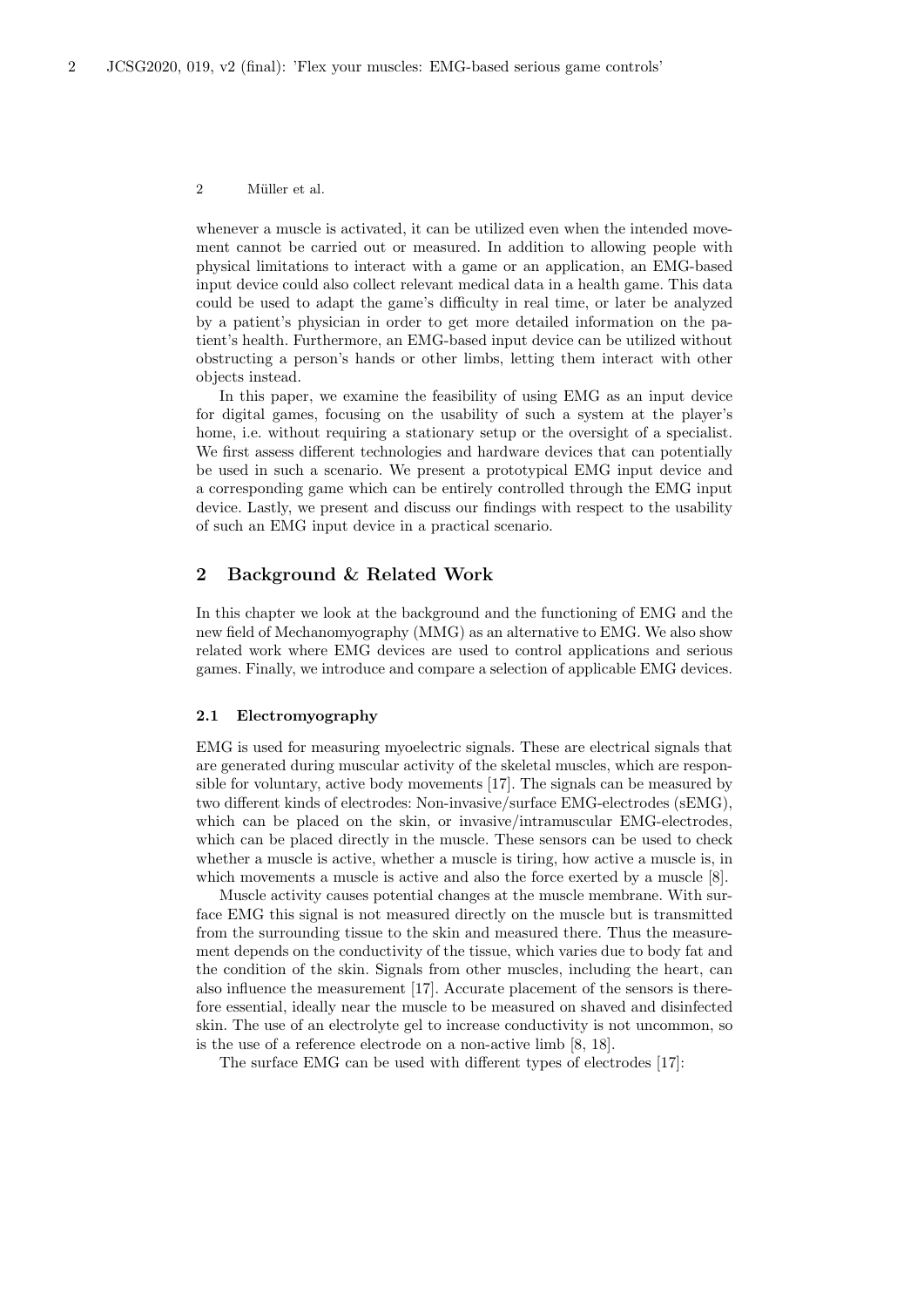- 
- Monopolar electrodes When measuring with only one electrode, the direct process of the potential change of the observed muscle is measured. Interferences therefore have a direct effect on the signal, which is the reason why this method is rarely used [17].
- Bipolar electrodes When measuring with two electrodes, both electrodes measure the same muscle. Since the potential change of the muscle is wavelike, it reaches the two electrodes at different times. A difference can now be calculated from the measured signals. This difference is less susceptible to interference than in a monopolar measurement, because the interference affects the electrodes in equal parts and is eliminated by the difference calculation [17].
- Electrode Array An electrode array is used when larger areas of the skin are to be covered and thus several different muscles are to be measured simultaneously. It consists of several electrodes in series or as a matrix. The latter allows to bypass an exact positioning of individual electrodes. The measurements of the electrodes can be used separately or in sum - as in the bipolar measurement [15].

EMG is mainly used in the field of medicine and diagnostics, but also in the field of sports science [8]. Another area of application which is becoming more and more important is the field of Human-Computer-Interface (HCI) [18].

### 2.2 Mechanomyography

MMG is an alternative method of measuring muscle activity. Compared to EMG it measures the physical changes of the muscles and not the electrical signals which are emitted during muscle contraction [16]. Physical changes of skeletal muscles can lead to measurable acceleration, vibration and acoustics. MMG can therefor subdivided into three different approaches: Acceleromyography, vibromyography and phonomyography [6].

Talib et al. [16] analyzed various studies on MMG and were able to divide the used sensors into five categories: Accelerometers, microphones, piezoelectric sensors, displacement sensors and composite sensors.

MMG offers the advantage of a high signal-to-noise ratio combined with low sensitivity in sensor placement. It also has easy handling of setup up with the reliability of data [3].

A major disadvantage of MMG is that the technology is still in its beginnings and relatively unresearched. Therefore, there are no ready-to-use sensors to purchase at the moment [16].

### 2.3 Muscle controlled application

As mentioned in the introduction, EMG offers two major advantages when used as an input device:

Firstly, EMG can be used to detect muscle activity without the need of movement. This may happen when the corresponding limb is restricted in movement,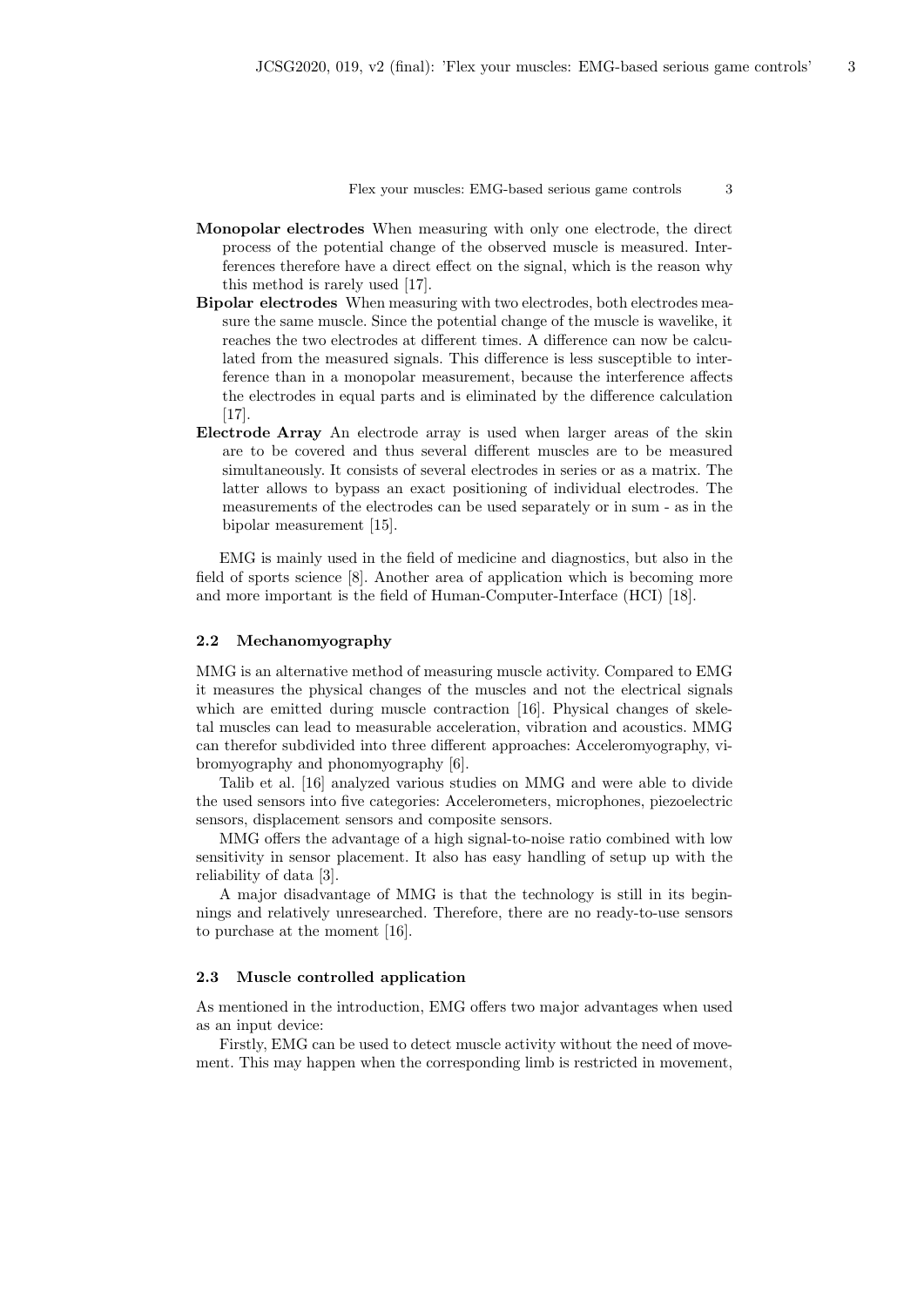but also when it is completely absent, for example during an amputation. EMG can then be used to offer the patient an opportunity for interaction and is therefore also used in prostheses [4, 14]. Prahm et al. [14] describe a concept of using (serious) games to permanently motivate patients with prostheses to train their muscle coordination on a playful way and thus to better accept the prosthesis. The authors used three different kinds of games for their study: a racing game, a rhythm-based game and a dexterity game. The games were controlled by two EMG-electrodes, which allowed movement by one Degree of Freedom (DoF).

There are also other play-oriented approaches for people with prostheses, such as an adaptation of the commercial video game Guitar  $\text{Hero}^{\textcircled{\tiny{\text{C}}}}$  III, which is controlled by six or more EMG electrodes and does not require the use of any keys [4]. Oppenheim et al. [11] developed WiiEMG, a EMG-based Wii<sup>TM</sup> controller, to promote the rehabilitation of the patients' motor skills.

The second advantage of EMG is, that muscle activity of limbs can be measured without restricting the limbs themselves. For example, the movement of a hand can be measured while interacting with objects or gesticulating freely. Wu et al. [19] use four EMG-electrodes in combination with one Inertial Measurement Unit (IMU) to recognize signs. Their approach recognizes 80 commonly used ASL signs with an accuracy of up to 96.16%.

The EMG wristband Myo from the company *Thalmic Labs* for example also supports the control of drones and robots via gestures captured with the wristband [1].

Another example is described by Pai et al. [12], who present a system that uses eye tracking for cursor movement and EMG on a user's forearm to make selections in Virtual Reality (VR).

## 2.4 EMG-devices

The design of a muscle-based gesture controller should be preceeded by a comprehensive literally hardware analysis. Since a muscle-controlled game is to be developed, the following aspects should be considered:

- Ease of use (weight, size, wired / wireless, etc.)
- Real-time capability
- Usability for the scenario of a muscle-controlled game
- Sufficient number of channels to track muscle activity of up to five fingers and arm
- Technical key figures like Sampling Rate, Bandwidth/filter and gain
- Problems and ambiguities that could arise when using the setup

The following is an overview of EMG sensors available on the market.

Grove-EMG-Detector<sup>1</sup>: The Grove-EMG detector is a basic EMG-sensor which allows 3 disposable skin surface electrodes to be connected simultaneously via wire. The EMG signal is amplified and filtered, but further details

<sup>1</sup> https://wiki.seeedstudio.com/Grove-EMG Detector/ - Last visited on 03.07.2020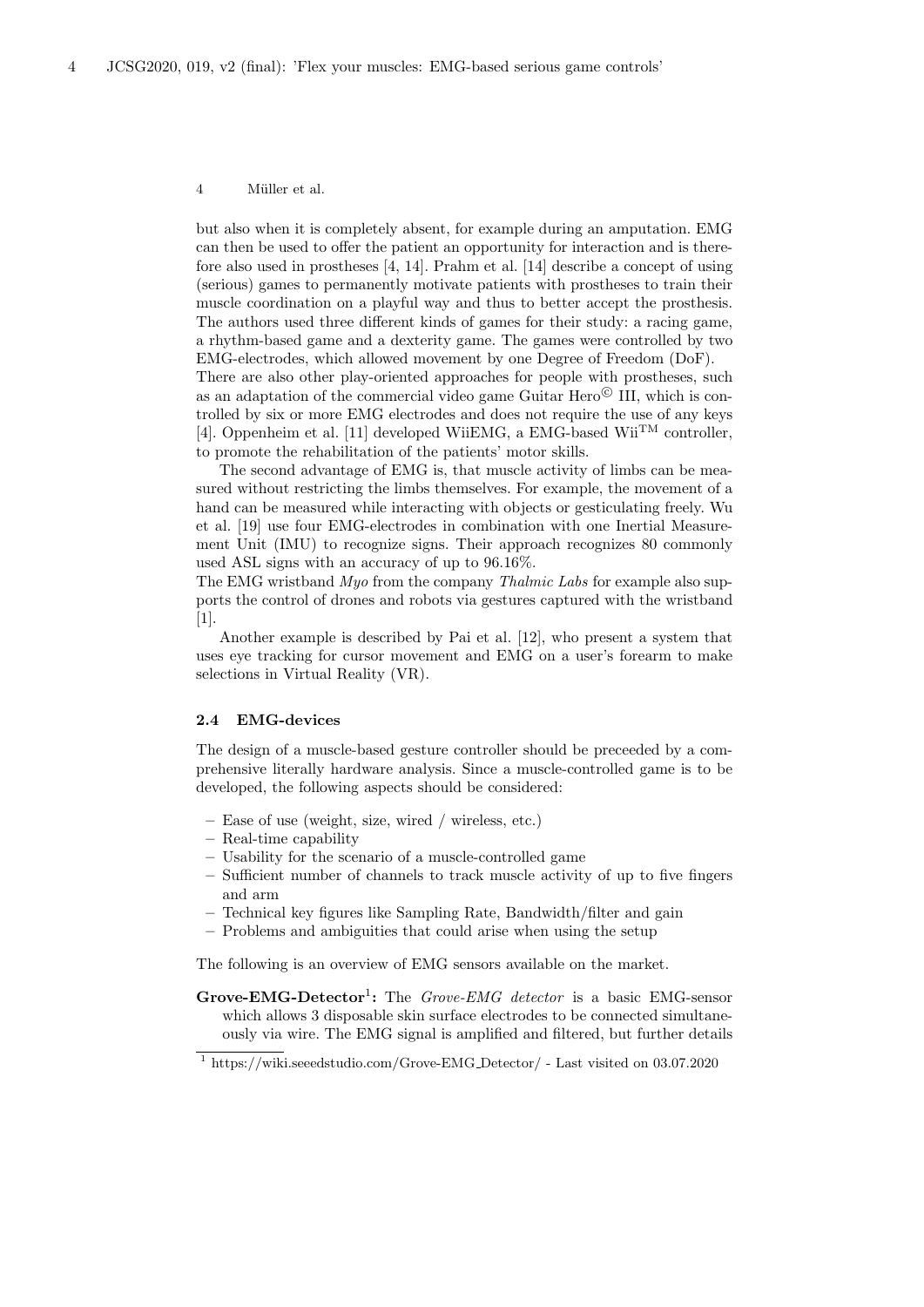are not known. The sensor is compatible with the Grove system - a plug-in system to make cable connections between different components easier. For Arduino Uno there is a Grove extension, the Grove Shield. However, it has only 4 analog connectors and can therefore only be equipped with up to 4 EMG-sensors. For the Arduino Mega there is also a larger version, the Grove Mega-Shield, with 8 analog connectors.

The producer explicitly states that the sensor is not suitable for medical purposes.

The system is for example used by Krivosheev et al. [9] for recognizing gestures and by Borisov et al. [5] for controlling a prosthesic hand.

MyoWare Muscle Sensor<sup>2</sup>: The  $MyoW$ are muscle sensor is a simple EMG sensor like the Grove - EMG detector. In contrast to this one, it can not only be used with external skin surface electrodes, but can also be attached directly to the body. The output signal can be either a rectified and integrated analog signal or the analog RAW data. The gain is adjustable.

Medical devices are mentioned as an application example, but a corresponding certificate is missing.

The system is for example used by Latif et al. [10] for designing a muscle and flex sensor controlled robotic hand for disabled persons and by Ahmed et al. [2] for building a EMG-driven nobility assistance robot for disabled persons.

Thalmic Myo<sup>3</sup>: The Thalmic Myo is a All-in-one solution in the form of a EMG wristband. In addition to medical stainless steel EMG sensors, it consists of a 9-DoF-IMU and an integrated ARM Cortex M4 processor. It can transmit data wirelessly via integrated Bluetooth.The possibility of haptic feedback and an integrated lithium-ion battery complement the system. It has a sampling rate of 200 Hz (sEMG) at 8 bit and a notch filter at 50 Hz. Pizzolato et al. [13] compare the Talmic Myo in their paper with 5 other EMG systems (including the *Cometa Waves + Dormo* and *Delsys Trigno* presented here) and used the approach of using two wristbands simultaneously, among other things. These were placed slightly shifted to each other on the same arm.

Using two wristbands could increase the accuracy by about 25% compared to one wristband and is comparable to the Delsys Trigno, which gave the most accurate results but also cost 30 times more than two Thalmic Myos.

Cometa miniWave<sup>4</sup>: The Cometa miniWave is a small, compact, lightweight and wireless All-in-one solution. It has a resolution of 76 nV/bit at a sampling rate of 2 kHz at 16 bit and a bandwidth with HPF at 10 Hz and LPF at 1kHz. The gain is 1,000.

One unit has two EMG electrodes and a 3-DoF accelerometer and can measure one muscle. The battery life is 10 hours and can be recharged by inductive charging.

<sup>&</sup>lt;sup>2</sup> https://www.sparkfun.com/products/13723 - Last visited on 03.07.2020<br><sup>3</sup> https://www.yde.follbach.do/loistungen/tochnikbowertung.var/thalmie.l

<sup>3</sup> https://www.vdc-fellbach.de/leistungen/technikbewertung-var/thalmic-labs-myogesture-control-armband/ - Last visited on 03.07.2020

<sup>4</sup> https://www.cometasystems.com/products/mini-wave - Last visited on 03.07.2020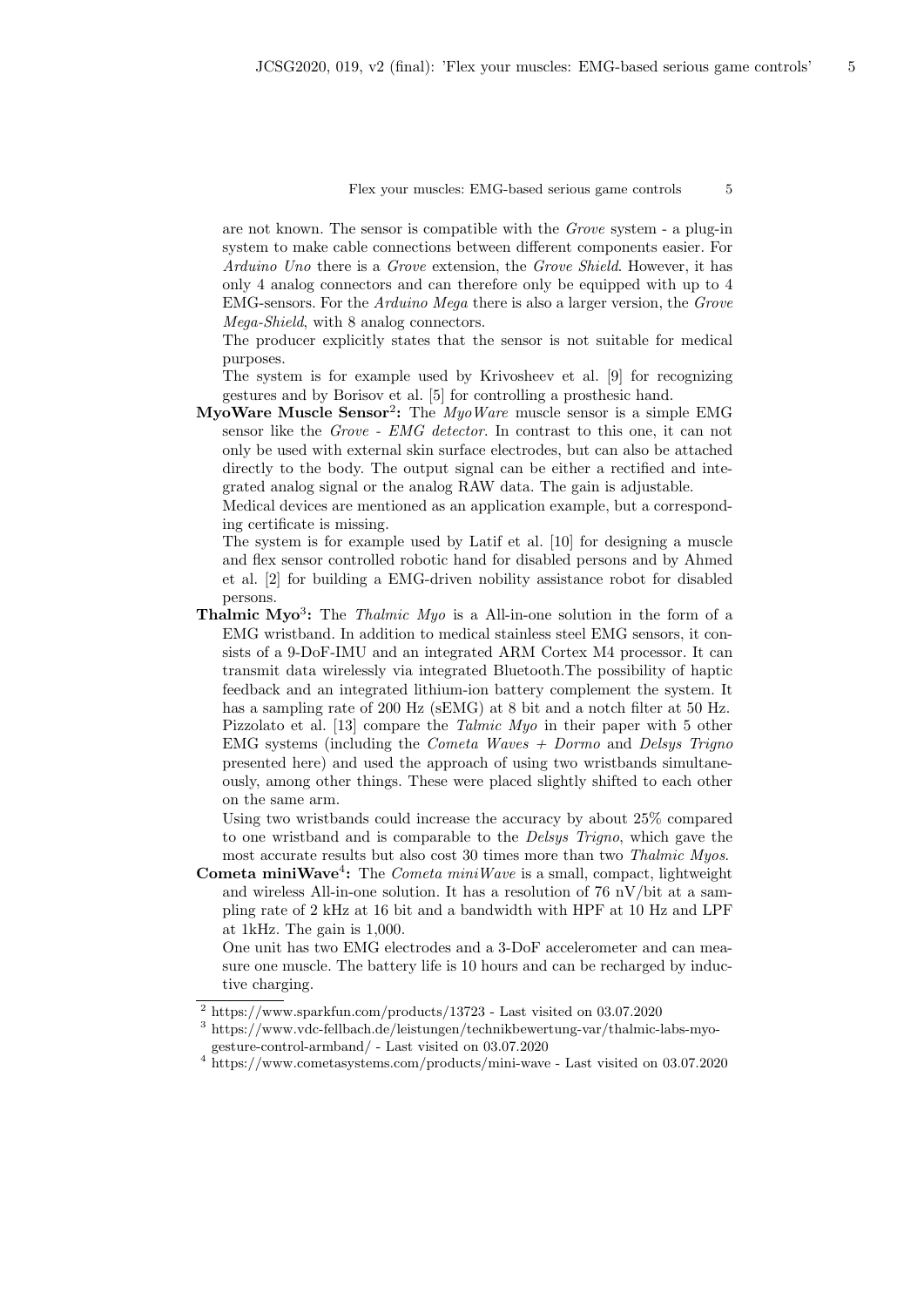- Delsys Trigno Wireless System<sup>5</sup>: The Delsys Trigno Wireless System consists of several sensors that measure acceleration and orientation in addition to EMG signals. Each sensor can be attached directly to the body and transmits the data wirelessly. The power supply is provided by a built-in rechargeable battery. The resolution is 168 nV/bit with a sampling rate of 2 kHz at 16 bit and a bandwidth of 20-450 Hz  $/$  10-850 Hz. The gain is 909 $\pm$ 5. Pizzolato et al. [13] compare in their work 6 different EMG-systems where the Delsys Trigno) could provide the most accurate results.
- Bagnoli EMG System<sup>6</sup>: This setup is a classic wired system with the emphasis on easy handling. It has 16 channels, where the amplification can be adjusted individually. It has a bandwidth of  $20 - 450Hz \pm 10$  at a gain of 100/1000/10000. The system manages and conditions the signals and provides feedback if signals are cut off due to excessive gain. The output is analog, but the system can be connected directly to a PC with a special card.

The system is approved as a medical device and is for example used by Khushaba et al. [7] for improving control of prosthetic fingers.

The advantages and disadvantages of these EMG systems can also be found in Table 1.

## 3 Approach

In the following, we will present the prototype we developed to assess the feasibility of an EMG input device for a digital game to be played at home. Our prototype consists of a wearable surface EMG system which records EMG signals of two different skeletal arm muscles as well as a game which processes the recorded data in real time in order to control the player's character.

### 3.1 EMG system

Whereas intramuscular EMG has significant advantages over surface EMG in many areas such as signal to noise ratio or number of applicable muscles, it is also highly invasive and cannot be safely used by an untrained person at home. With one of our requirements being the usability for a player at home, we therefore use a less invasive surface EMG system for our prototypical EMG controller.

Our EMG controller consists of a MyoWare muscle sensor to record muscle activity and an Arduino Uno which acts as an analog-to-digital converter before sending the converted data to the computer running the game using a USB connection. The USB connection doubles up as a power source for the system. Alternatively, a Bluetooth module and a battery holder can be added to

 $^5$ https://www.delsys.com/trigno/research/ - Last visited on 03.07.2020

 $^6$  https://www.delsys.com/bagnoli/ - Last visited on  $03.07.2020\,$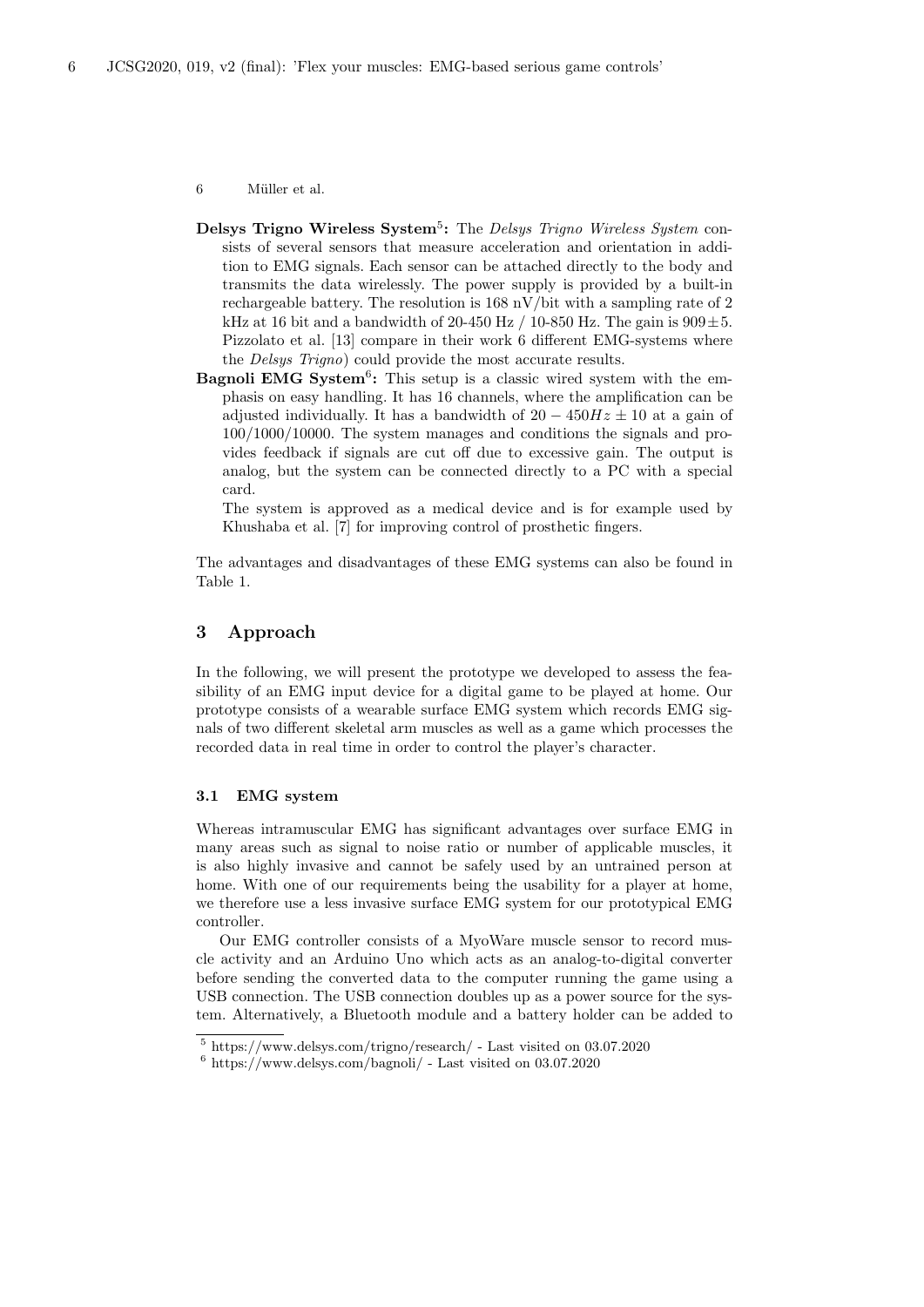| System                            | Type                                  | Advantages                                                                                                                                                     | Disadvantages                                                                                                                                                              |
|-----------------------------------|---------------------------------------|----------------------------------------------------------------------------------------------------------------------------------------------------------------|----------------------------------------------------------------------------------------------------------------------------------------------------------------------------|
| Grove-EMG-<br>Detector            | Sensor                                | - Easy data exchange and<br>power supply through<br>Grove system<br>- Data easily accessible                                                                   | - Wired<br>$-$ Only $4/8$ channels<br>- Not suitable for medical<br>purposes                                                                                               |
| MyoWare Muscle<br>Sensor          | Sensor                                | - Easy to assemble<br>$-$ Raw<br>Integrated<br>and<br>Data<br>$-$ Easy to scale up<br>- Easily expandable for<br>different purposes                            | – Wired<br>$-$ Only 4/8 channels<br>- Not suitable for medical<br>purposes                                                                                                 |
| Thalmic Myo                       | All-in-one<br>solution<br>(wristband) | - Easy to wear bracelet<br>- Does not require any<br>preparation on the skin                                                                                   | - Fixed electrode spacing<br>$-$ No longer available                                                                                                                       |
| Cometa<br>mini-<br>$Wave + Dormo$ | All-in-one<br>solution                | - Small, light and handy<br>$-$ Wireless                                                                                                                       | - Requires as many units<br>as muscles to be mea-<br>sured<br>- Preparation on the skin<br>necessary for the elec-<br>trodes                                               |
| Delsys<br>Trigno<br>Wireless      | All-in-one<br>solution                | - Wireless<br>- Suitable for sports ap-<br>plications<br>$-$ Precise<br>measurement<br>results                                                                 | - Expenditure for real-<br>time applications must<br>be clarified<br>- Larger sensors, unsuit-<br>able for narrow places<br>(hand)<br>- Scalability must be clar-<br>ified |
| <b>EMG</b><br>Bagnoli<br>System   | All-in-one<br>solution                | $-$ Simple setup<br>$-$ Usable<br>${\rm for}$<br>gesture<br>recognition<br>- Direct access to (ana-<br>$log$ ) data<br>Certified<br>for<br>medical<br>purposes | $-$ Cabled<br>$-$ Real-time<br>data<br>only<br>with additional hard-<br>ware<br>$-16$ channels, not scal-<br>able                                                          |

Table 1. Advantages and disadvantages of several examined EMG systems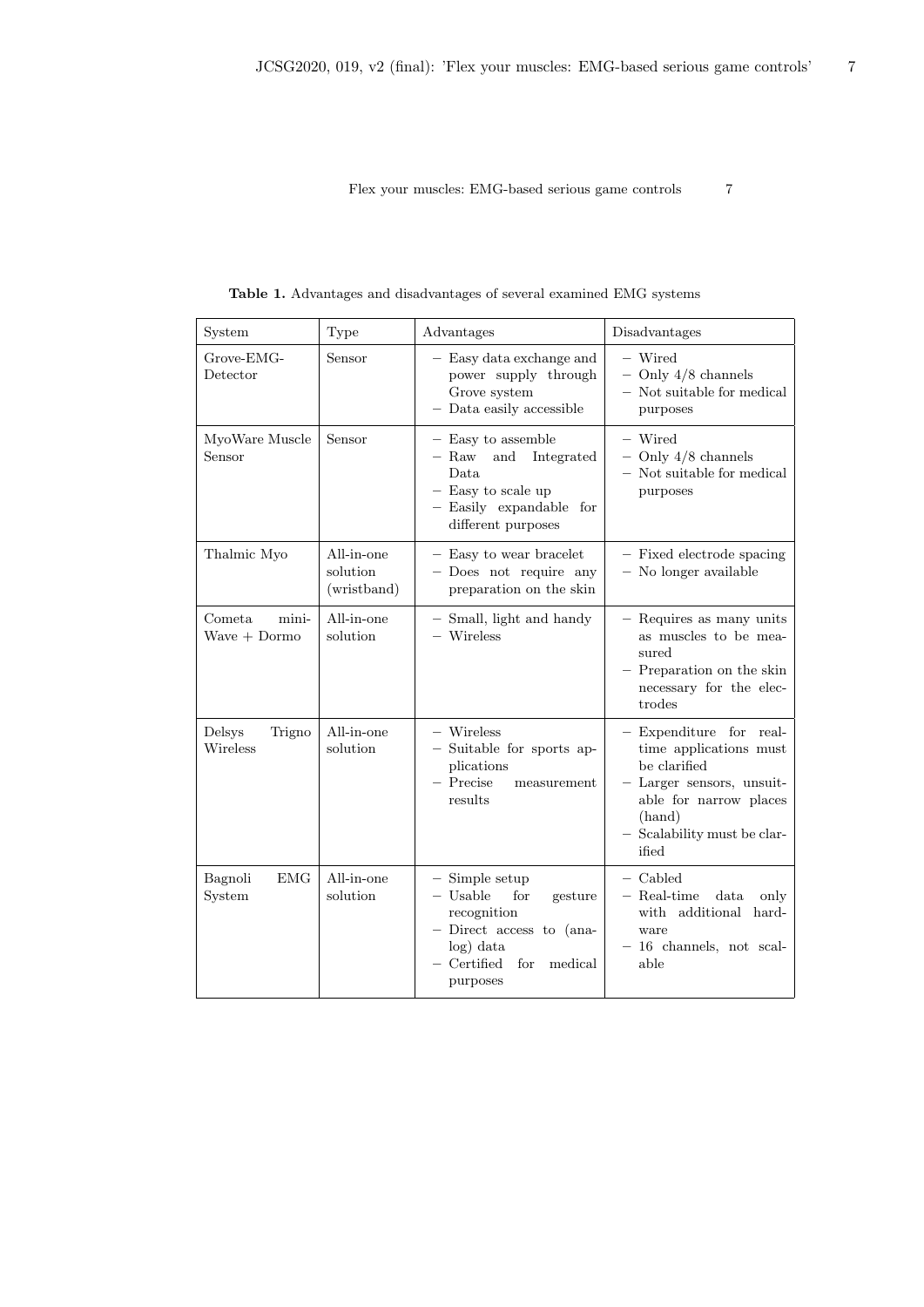enable wireless functionality at the cost of additional weight. Whereas our prototype utilizes a relatively large Arduino Uno as a microcontroller board, smaller boards such as the Arduino Nano or custom microcontroller boards can be used in practice to reduce the impact on player comfort. Compared to complete solutions such as the Thalmic Myo, our approach has the advantage of being easily adaptable and extensible to a given use case while also being more affordable in practice. For example, a more complex game might require additional EMG sensors or a disabled player might require sensors in different positions to be able to use the EMG controller.



Fig. 1. Applied EMG system consisting of an Arduino Uno (1), a reference electrode (2) and a MyoWare muscle sensor applied to the Biceps brachii (3)

Figure 1 shows our EMG controller when applied to the player's arm. For our system, we apply three electrodes in total; two electrodes to measure the activity of the Biceps brachii and one electrode as a reference electrode. The Biceps brachii is one of the primary muscles involved in the flexion of the forearm at the elbow. By measuring its muscle activity, we can therefore determine whether the player is currently attempting to flex their forearm. The reference electrode is placed at an arbitrary part of the forearm without muscle activity, e.g. a bony part of the elbow. The muscle activity for the Biceps brachii is then calculated as the difference between the electrical activity measured at the Biceps brachii and the electrical activity measured at the reference electrode.

Figure 2 shows how the EMG controller can be expanded by additional muscle sensors. The additional muscle sensor is applied to the Flexor carpi ulnaris at the player's forearm. The Flexor carpi ulnaris is one of the primary muscles involved in the flexion of the wrist. By measuring its muscle activity, we can therefore also determine whether the player is currently attempting to flex their wrist. Since each MyoWare muscle sensor uses their own reference electrode, an additional reference electrode is placed at the back of the elbow (not visible in figure 2.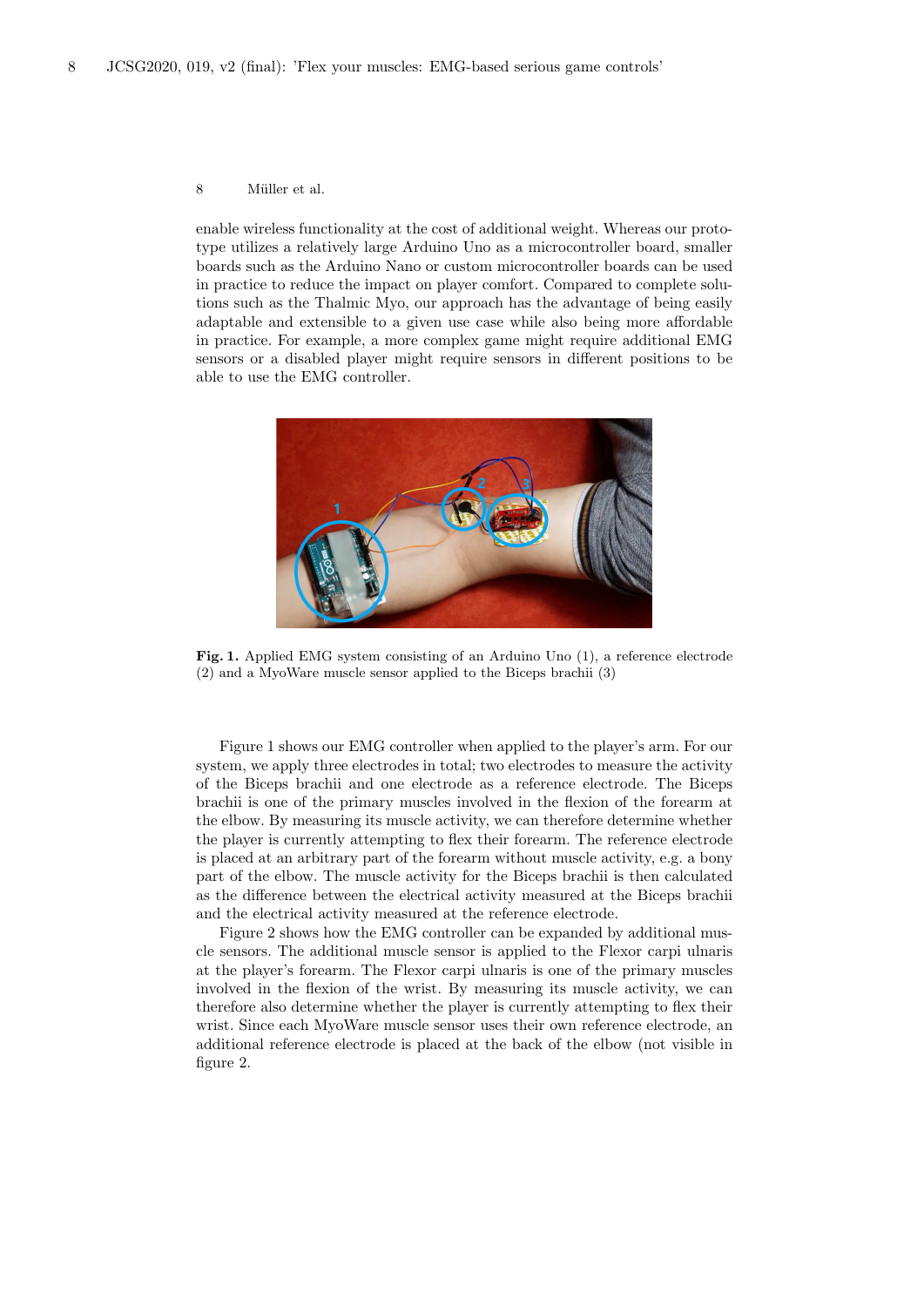

Fig. 2. Applied EMG system consisting of an Arduino Uno (1), a MyoWare muscle sensor applied to the Flexor carpi ulnaris (2), a reference electrode (3) and a MyoWare muscle sensor applied to the Biceps brachii (4)

The Biceps brachii and the Flexor carpi ulnaris were chosen as appropriate muscles to measure muscle activity based on their distinct function and high accessibility via surface EMG as a result of their respective size and position. A large number of muscles, particularly in the forearm, are either concealed by other muscles or too small for accurate surface EMG measurement and are therefore not suited for a surface EMG approach. Even though our setup can be easily expanded by additional muscle sensors, this puts a hard limit on the number of muscles that can be measured by this approach in a given area of the body.

## 3.2 Software

The microcontroller on the Arduino Uno converts the rectified and integrated EMG signal produced by the MyoWare muscle sensors into a digital signal and forwards it to the connected computer, appending a unique identifier for each source muscle sensor to each data package. On the computer, an API stores all received muscle sensor data for a fixed time span of one second before discarding it. A game can utilize this API to access the latest sensor data values, rescaled to a desired value range, at any given point in time.

In order to assess whether our system can be used as an effective input device for a game, we designed a simple side scrolling game in  $\text{Unity}^7$  in which the player controls a space ship (see figure 3. The goal of the game is to avoid

 $\sqrt[7]{\hbox{https://unity.com/ - Last visited on 04.07.2020}}$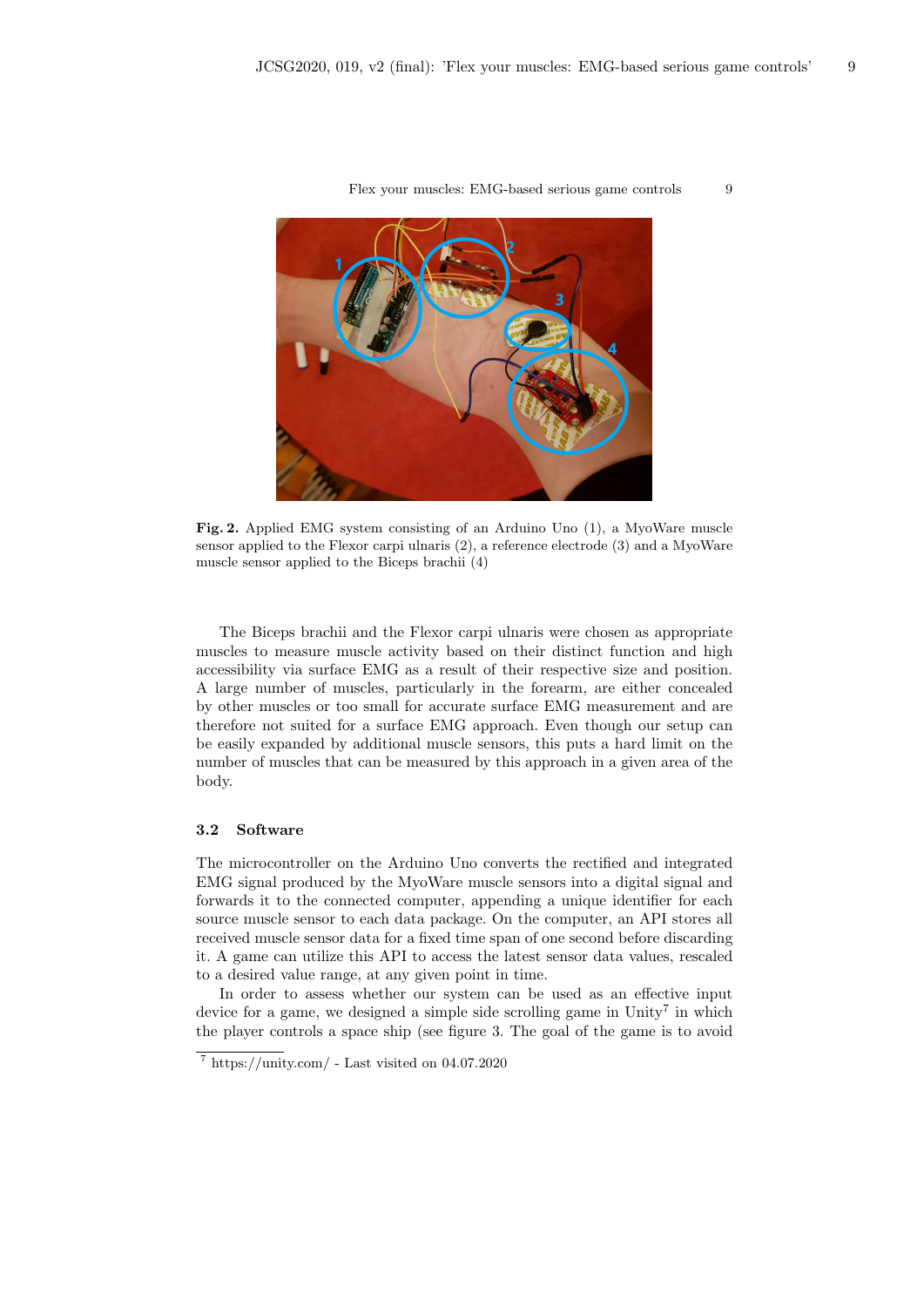



Fig. 3. The developed side scrolling game with a controllable space ship

touching any obstacles for as long as possible while collecting as many coins as possible on the way. Without the EMG-based input device, one key on the keyboard can be used to move the space ship upwards whereas another key can be used to shoot. The space ship continuously moves rightwards and slowly moves downwards if no upwards command is input. With the EMG-based input device, two different modes exist: If the basic setup with a single muscle sensor is used, that muscle is used to move the space ship upwards and the ship automatically shoots continuously. The space ship can therefore be moved upwards by tensing the Biceps brachii, e.g. by flexing the forearm, and moved downwards by releasing the tension. If the setup with two muscle sensors is used, the second muscle sensor is used to shoot. A player can thus shoot by tensing the Flexor carpi ulnaris, e.g. by flexing their wrist.

Before starting the game, the player has to choose whether to use an EMGbased input device and, if so, whether a second muscle sensor is used to shoot. If an EMG-based input device is selected, all muscle sensors are then calibrated as shown in 4. For each input type (*thrust* or *shoot*), the player selects the according muscle sensor by its device ID. For each muscle sensor, the player is then asked to relax and then tense the respective muscle for five seconds each. The recorded values are then used to determine a minimum and a maximum muscle sensor value for the given muscle sensor in order to translate sensor values into game inputs. During gameplay, the game periodically polls the API for the latest sensor data value for each connected muscle sensor. The sensor value is then converted into an input value using the minimum and maximum values determined during calibration and used similar to how e.g. a joystick's angle would be used.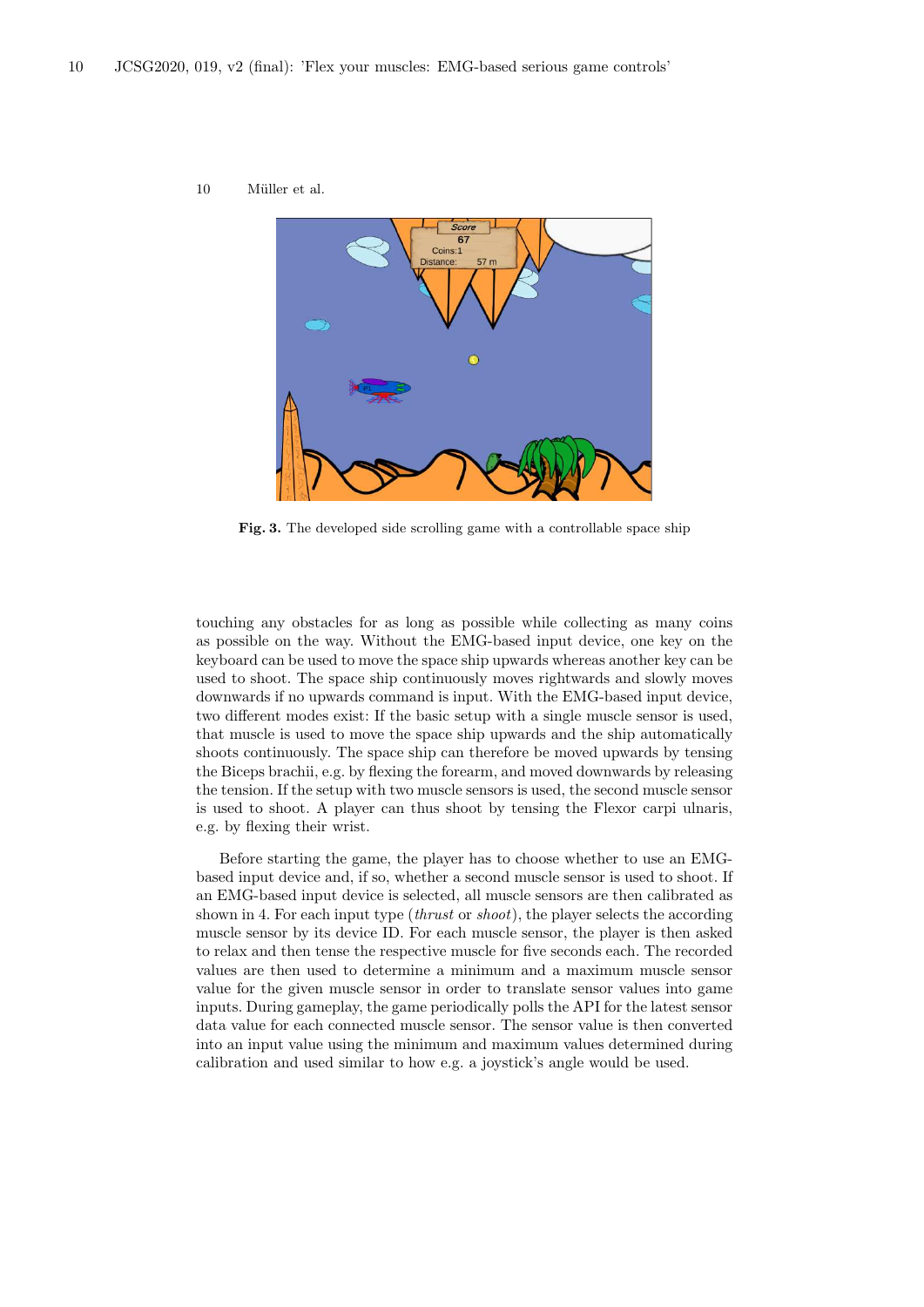

Fig. 4. EMG calibration process

## 4 Discussion

We could not conduct an extensive user study for our developed system because of the aggravated regulations following the outbreak of COVID-19. Instead, we rely on the empirical data collected when developing and testing the system in order to assess whether our system in particular and EMG-based systems in general are applicable as input devices for digital games.

With correctly applied electrodes, we found the EMG-based input device to be a usable input device after a settling-in period of typically less than a minute, i.e. players were able to control the space ship to a comparable degree to the keybased input. An input delay was noticeable but not large enough to be disruptive for our game. We expect this to be a problem for faster and more reaction-based games though and thus would not recommend an EMG-based input device for such games.

Despite only using a maximum of two muscle sensors, we found the process of applying the single-use adhesive electrodes to be unpleasant and relatively timeconsuming compared to traditional input devices, especially since they require very clean and hairless skin to achieve good contact. Furthermore, we found the system to be susceptible to artefacts when connecting additional wired electrodes to the muscle sensors, particularly when their respective cables moved. Whereas conductive fabric electrodes can be used to alleviate these issues, we expect them to provide significantly more noisy data in general since they do not ensure as good skin contact as adhesive electrodes.

Lastly, our approach comes with significant limitations, most of which apply to surface EMG in general. One such limitation is the noise related to surface EMG when compared to intramuscular EMG, preventing precise movements from being accurately captured. Furthermore, surface EMG can only be used for muscles close to the skin surface which are large enough to provide a significant electrical signal and not covered by other muscles. It can therefore not be used to capture all movements that traditional input devices can capture.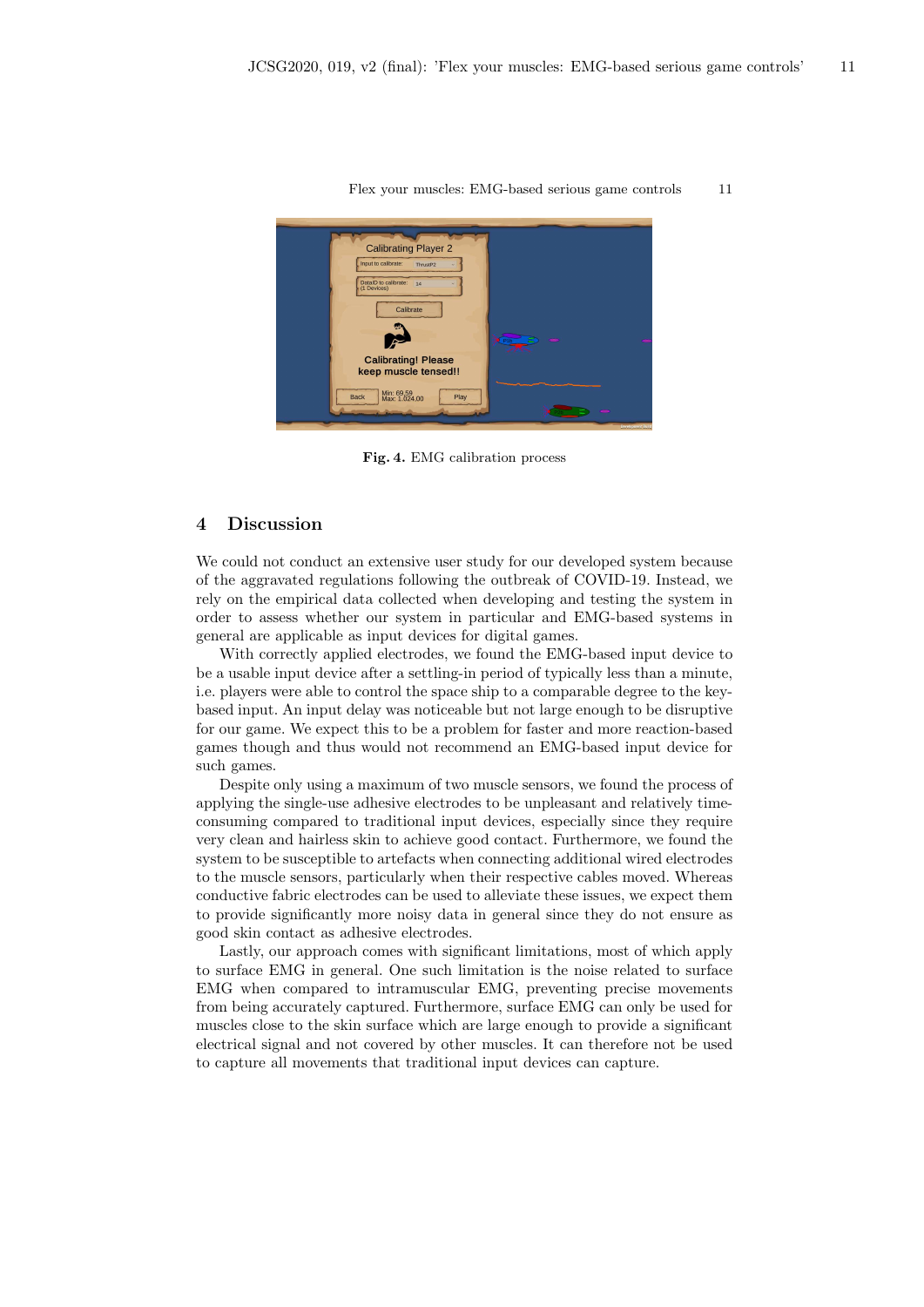Overall, we consider a surface EMG-based controller to be a feasible input device for digital games, albeit only for very specific scenarios and types of games where their distinct advantages fully apply, such as when a player is physically impaired or EMG data is also used for medical purposes. We don't recommend using it in games where quick reactions or precise movements are mandatory.

## 5 Conclusion

EMG offers many interesting applications in the fields of medicine, sports and, as shown in this paper, also in the field of HCI. We developed an EMG-based input device as well as an accompanying side scrolling game which can be played entirely by muscle activation. The game supports two different arm movements for which muscle activity between tense and relaxed is translated into game input, allowing for the game to be fully controlled with just muscle activation.

Whereas the EMG-based input device works well for the simple side scrolling game we developed, we could identify a number of restrictions that apply when utilizing such an input device for other games and scenarios. An EMG-based input device is therefore not suited for games that require quick reflexes or precise movements and cannot be used for movements with inaccessible muscle regions.

In future work it is worth looking at whether additional muscle sensors can be utilized to detect finer movements such as finger movements. In order to achieve more precise results, an EMG-based approach could also be augmented by additional sensors such as IMUs. Furthermore, it is worth looking into the accuracy that can be achieved by EMG-based systems for different movements and how it compares to traditional input devices.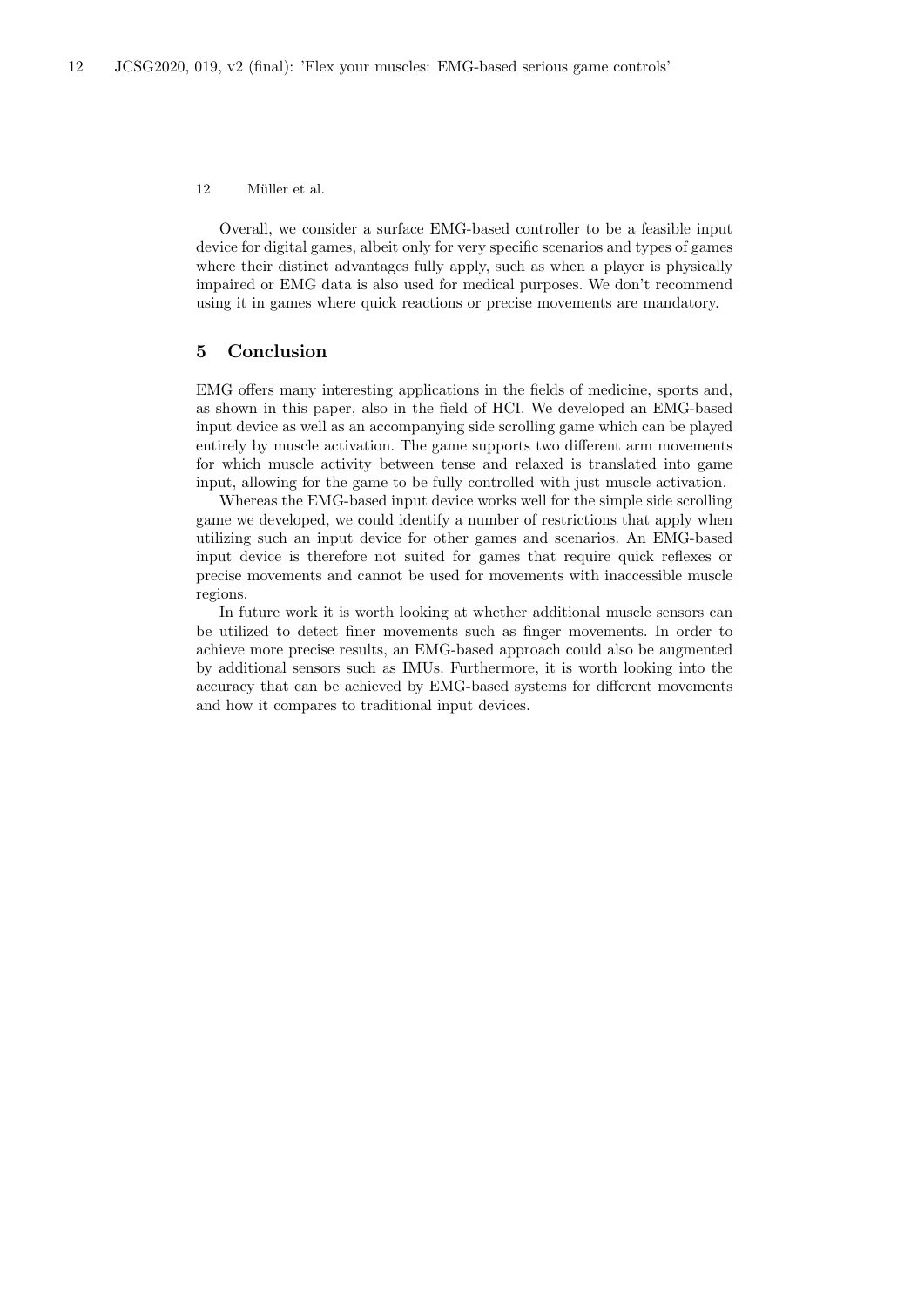# Bibliography

- [1] Evan Ackerman. Myo Armband Provides Effortless Gesture Control of Robots, Anything Else - IEEE Spectrum, June 2020. URL https://spectrum.ieee.org/automaton/robotics/roboticshardware/thalmic-myo-armband-provides-effortless-gesture-control-ofrobots. Library Catalog: spectrum.ieee.org.
- [2] Syed Faiz Ahmed, Athar Ali, M Kamran Joyo, M Rehan, Fahad A Siddiqui, Jawad A Bhatti, Aatika Liaquat, and MMS Dezfouli. Mobility assistance robot for disabled persons using electromyography (EMG) sensor. In 2018 IEEE International Conference on Innovative Research and Development (ICIRD), pages 1–5. IEEE, 2018.
- [3] Natasha Alves and Tom Chau. The design and testing of a novel mechanomyogram-driven switch controlled by small eyebrow movements. Journal of NeuroEngineering and Rehabilitation, 7(1):22, May 2010. ISSN 1743-0003. https://doi.org/10.1186/1743-0003-7-22. URL https://doi.org/10.1186/1743-0003-7-22.
- [4] R. S. Armiger and R. J. Vogelstein. Air-Guitar Hero: A real-time video game interface for training and evaluation of dexterous upper-extremity neuroprosthetic control algorithms. In 2008 IEEE Biomedical Circuits and Systems Conference, pages 121–124, 2008.
- [5] Ivan I Borisov, Olga V Borisova, Sergei V Krivosheev, Roman V Oleynik, and Stanislav S Reznikov. Prototyping of EMG-controlled prosthetic hand with sensory system. IFAC-PapersOnLine,  $50(1):16027-16031$ , 2017. Publisher: Elsevier.
- [6] Anamul Islam, Kenneth Sundaraj, Badlishah Ahmad, Nizam Uddin Ahamed, and Asraf Ali. Mechanomyography sensors for muscle assessment: a brief review. Journal of Physical Therapy Science, 24(12):1359–1365, 2012. Publisher: The Society of Physical Therapy Science.
- [7] Rami N Khushaba, Sarath Kodagoda, Maen Takruri, and Gamini Dissanayake. Toward improved control of prosthetic fingers using surface electromyogram (EMG) signals. Expert Systems with Applications, 39(12): 10731–10738, 2012. Publisher: Elsevier.
- [8] Peter Konrad. EMG-Fibel. Eine praktische Einführung in die kinesiologische Elektromyographie, January 2011.
- [9] S Krivosheev, I Borisov, R Olejnik, and S Reznikov. VARIOUS CONTROL STRATEGIES FOR THE ARTIFICIAL HAND USING SURFACE EMG SENSORS: FIRST EXPERIMENTS AND RESULTS, 2016.
- [10] Shahid Latif, Jahanzaib Javed, Mustanser Ghafoor, Muhammad Moazzam, and Aqsa Ameer Khan. Design and development of muscle and flex sensor controlled robotic hand for disabled persons. In 2019 International Conference on Applied and Engineering Mathematics (ICAEM), pages 1–6. IEEE, 2019.